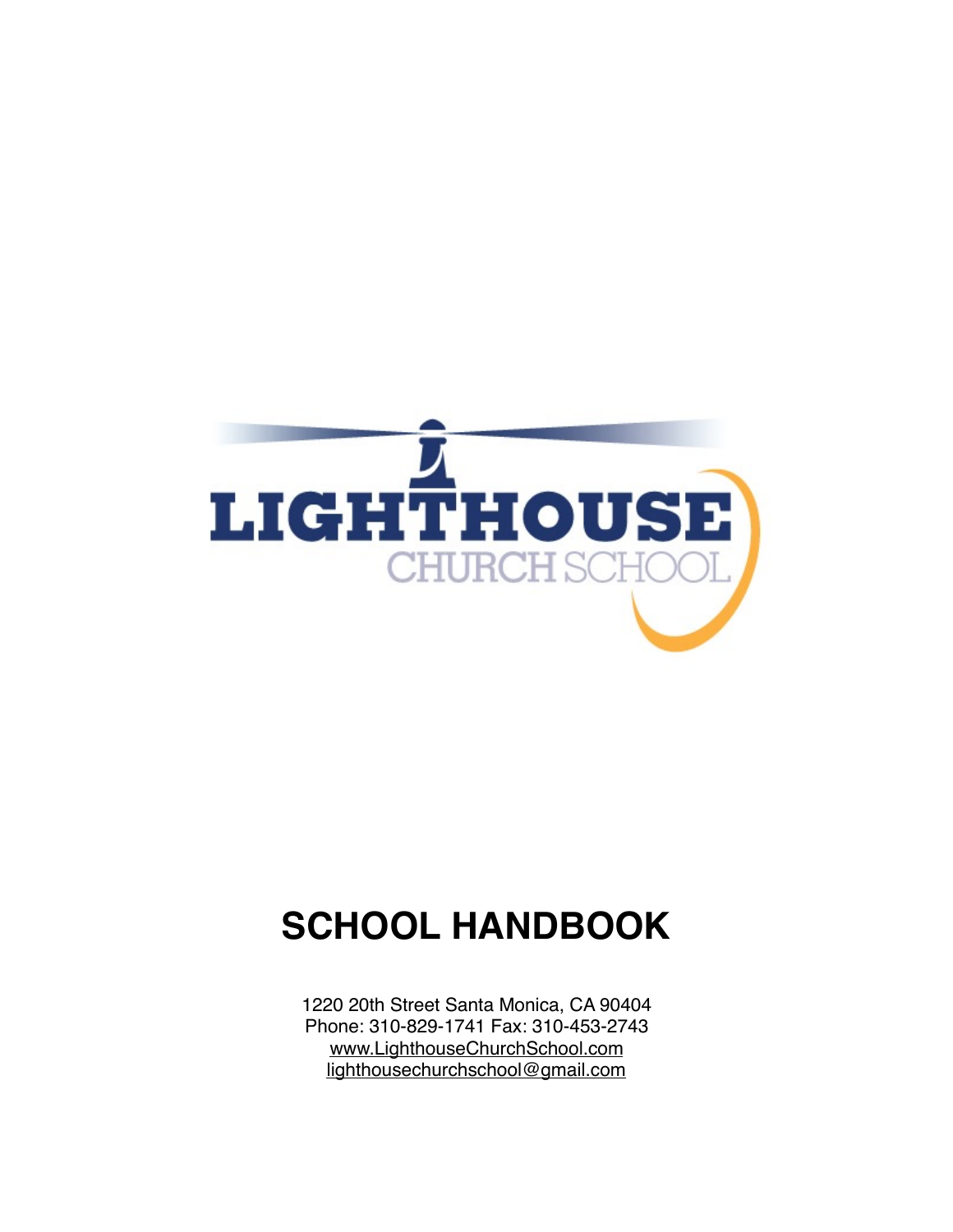Welcome to the Lighthouse Church School. Our school is a ministry by and for the people of our church and those that want to join with us in the vision to educate our children "not as the world does". We have three main components to our ministry and we ask for your agreement and participation. Show and Tell our children the Way.

Show them the Way by your example. Parents and teachers must be in agreement that the example is not the "world's way" but the way of Christ. John 14:27 says, "Peace I leave with you; my peace I give you. I do not give to you as the world gives." Our example of peace gives us the expectation we have in the promise that if we show them, train them, in the way they should go they will not depart from it. In Biblical discipline there is a quiet peace because we trust in the Voice of the Lord. Show them peace!

Tell them the truth in all subjects. John 14:6 Jesus said, "I am the Way, the Truth, and the Life." We are told in the Bible to teach our children to follow the way of Jesus (Matthew 28:18-20). The decision to have your children come to our school is possibly a 15,000 hour decision. Considering the fact that our children spend over 15,000 hours in school from Kindergarten through 12th grade, doesn't it make sense for parents to send their children to a school that will thoroughly prepare them for the purpose for which God has created them? (See Brian Simmons Book)

The Way we try to function is according to the interpersonal relationship standards of the Bible. If you have an issue with an individual, go to them and try to work it out FIRST. Always, consider the other person's point of view. All relationships are a privilege! Jesus said, "I am the **Way**" and we try to follow His Way. When necessary you may want to bring the issue to one of our pastors, after speaking to whoever you have an issue with, and they will pray with you and seek guidance on how to resolve the issue.

This Handbook covers some important standards of our ministry, please read the entire booklet.

Thank you for the privilege of sharing life with you,

Rob Scribner, Senior Pastor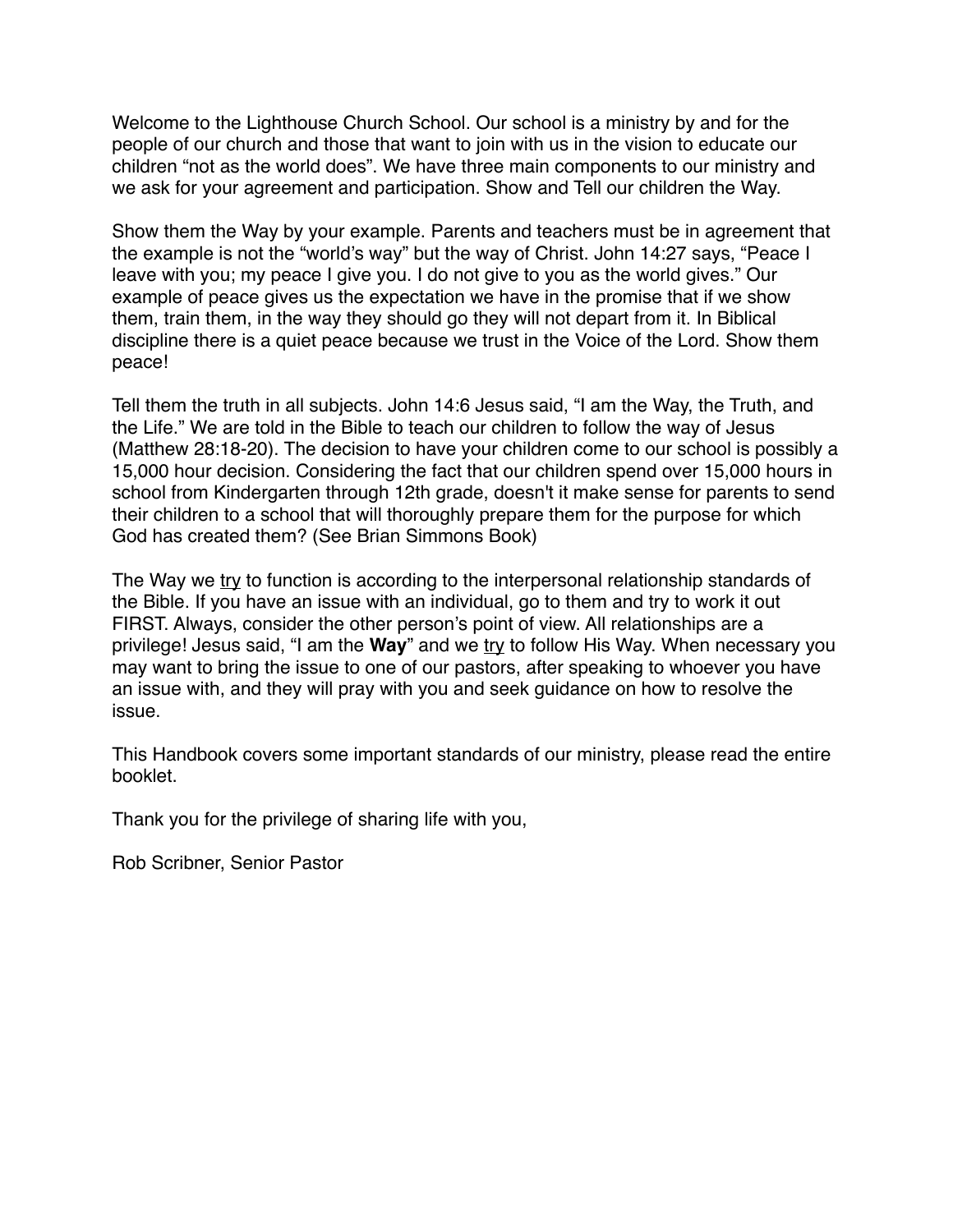#### **SCHOOL POLICIES**

#### Registration and Tuition

The **Registration fee** for the school year costs \$500. Registration is non-refundable. This cost is used to cover the supplies and costs to educate a child over the course of the school year, which includes: registration, earthquake kit, and the standard set of text books. This does not include any special books that your child may require if they have a special learning need or if they need more advanced material. Books will not be ordered without payment.

**Monthly Tuition** is \$550. The first payment is due on the first day of school. The last payment of the school year (10th payment) is due no later than June 1st. If June tuition is not paid, your child may not receive their report card, or be able to participate in graduation. If we have not received your tuition by the 10th of each month, you will receive a telephone call from the office to pick up your child and be placed on on an automatic debit plan.

Absenteeism: If a student is absent, the student is to return to school with a signed and dated note from the parent or guardian to verify the absence telling why the student was absent and listing the dates. If a student is absent more than three days, a phone call is required by the parent on the third day to verify the absence. This will prevent truancy and will allow a teacher to better plan for the absent student. If a parent does not send a note for an absence, the parent is in violation of school policy, is considered truant, grades can be lowered and probation can result from unexcused absences.

Tardiness: A note is required for each tardy stating the reason. Five unexcused tardies will result in suspension.

Notes to Parents: All notes that specifically concern your child (some are general notes to the entire school) should be signed by you and returned. All tests are to be signed and returned.

Grade Reports: Grade reports are given after each quarter. One subject reports will be sent home each quarter to inform you if your child is receiving a "D" or an "F". Your child's teacher will determine whether or not a conference is required. Conferences are also available by phone. If you would like to schedule a conference, at any time, please make an appointment with your child's teacher.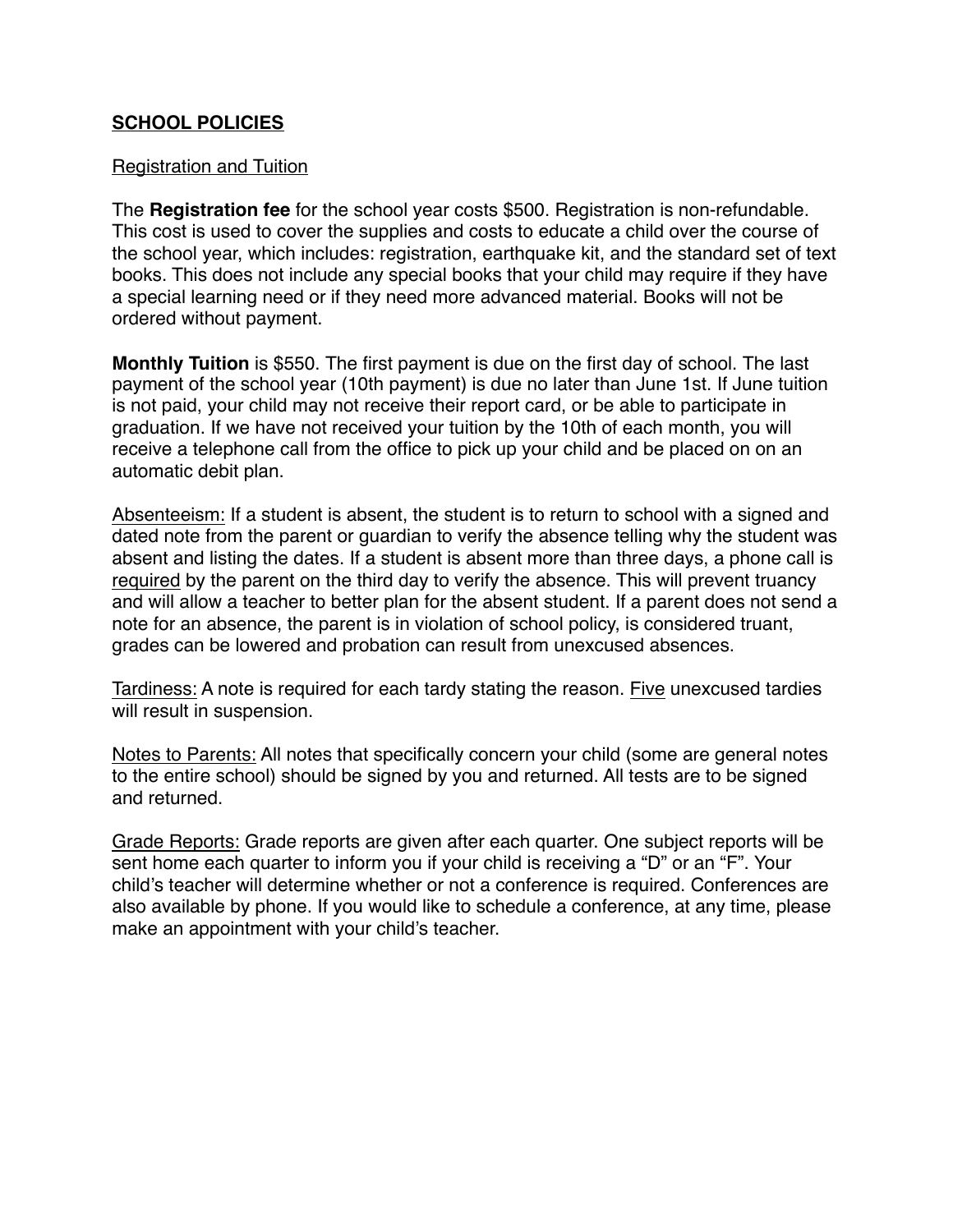Class Visitation: Please clear classroom visitation through the school office prior to visit. In addition, please make an appointment with your child's teacher beforehand.

Disciplinary Procedures - Infractions & Suspensions: If a disciplinary problem arises, the Lighthouse Church School's policy is to inform the parents. Violation of any of the Student Constitution warrants appropriate disciplinary action. Possible disciplinary action: writing Biblical standards, loss of privileges, additional work, cleaning assignments, dismissal from the classroom, conference with teacher and/or principal, request parents to pick up student for the day, suspension, or expulsion. Should a disciplinary problem arise, the supervising teacher will decide on the appropriate disciplinary measure. If necessary, an "Infraction Notice" will be issued. An infraction must be signed by the student's parents and will be kept in the student's records. If a student receives three infractions in a given year, then a suspension will be issued. A parent or authorized guardian will be required to pick up the child immediately and the child will not be allowed to return to school for one day. If three suspensions are given within a year, then the student is eligible for expulsion.

Nutrition and Lunch Supplies: Please provide a snack, lunch, drink, and all eating utensils and condiments for your child. It is suggested that you provide nutritious snacks and lunches for school. Sugar and caffeinated drinks adversely affect the students' concentration in school. Glass bottles are never permitted. A microwave is not available for boiling water for instant soups or for heating lunches. Your child may use a thermal insulated container to bring hot foods to school. If your child stays in after school care, you must also provide a snack for the afternoon.

Carpool: Carpool is from 2:45pm-3:00pm. If you arrive before 2:45pm, you may not park or line up in the alley. You may drive around the block if the gate is not open. Please do not stop, park, or line up in the alley. Only authorized individuals can pick up a student.

Birthday Party Invitations: A list of the names of the students in your child's class will be available at the beginning of school. We are not authorized to give out phone numbers. However, if you would like to request other parent's phone numbers, a note may be placed in the child's notebook for the parent to approve. A student may give out invitations at school under the following conditions: invitations are either for all girls or all boys in their class. Invitations may not be handed out if they are singling out individuals. All girls or boys must be invited. A child that is repeatedly not invited to parties will be hurt. If you must only invite specific individuals, invitations must be sent discreetly, not at school. No exceptions.

Lost and Found: You may look for any of your child's items before or after school. Unclaimed items will be sent to Salvation Army on a monthly basis. It is recommended to clearly mark your children's belongings with their name so it is easy to identify. The school is not responsible for missing items. Each child must be responsible for their personal belongings.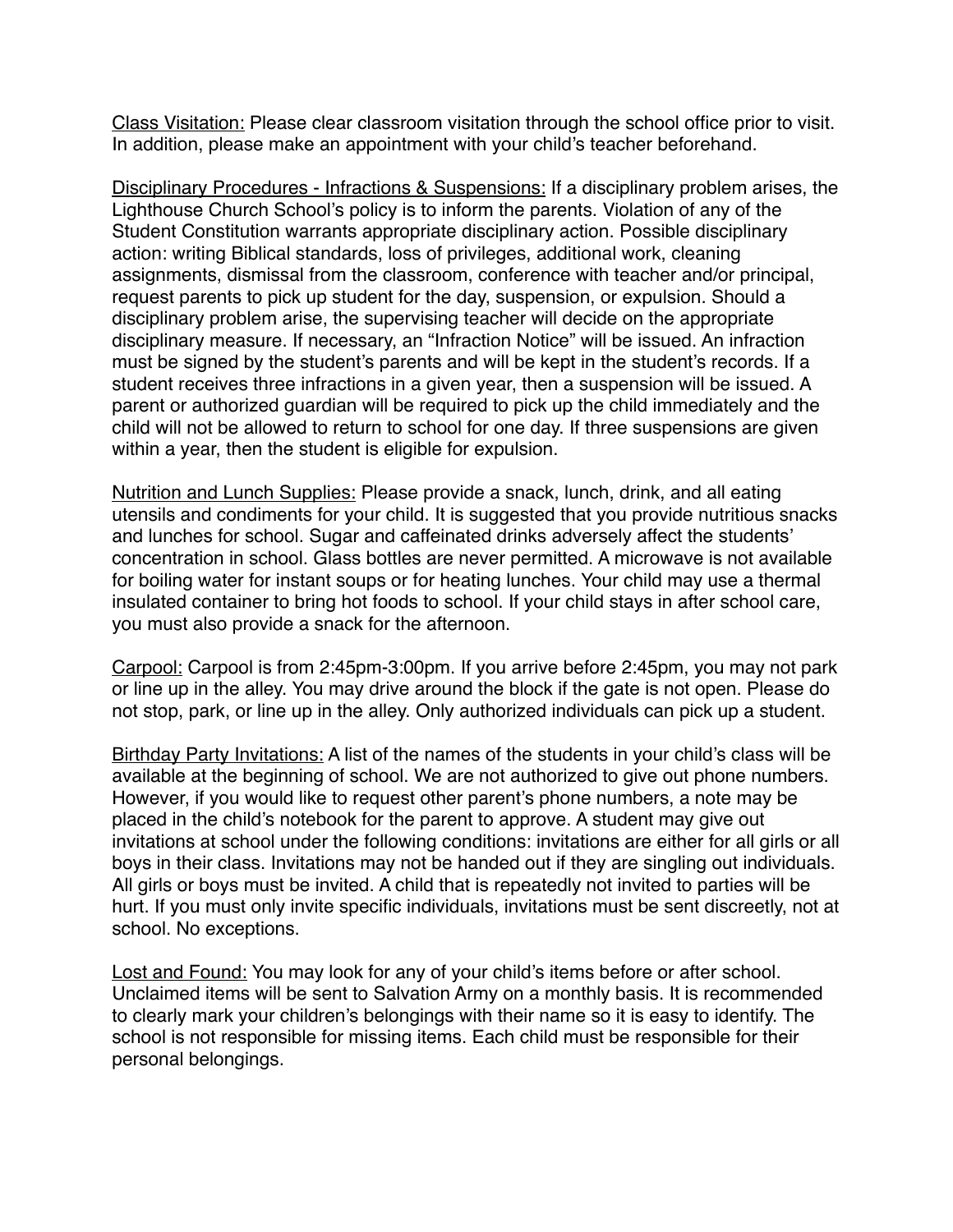Vacation: Contact your child's teacher three days before you go on vacation.

Lack of School Materials: First day: A note will be sent home stating the missing materials. Second day: A note will be sent home stating that the child may not return to school without the proper materials. If the student returns on the third day without the materials the parent will be contacted to pick up the student. The student will not be readmitted that day.

Homework: Teachers will determine homework necessary for your child. If it is not turned in on time, there may be reduction in grade depending upon the reason.

Before and After School Care: These services are available for an extra charge. Please refer to the school website for rates and hours, and more details.

Release of Children from School Grounds: Should it become necessary for a person (other than those listed on the authorization release form), to come for your child, a signed and dated letter from the parent or legal guardian is required. Please indicate full name of the person who will be picking up your child and if you would like this person to go on a permanent list. We will not release your child with a verbal authorization.

Picture and name identification will be required prior to release for those unknown by the school. Please be responsible and inform all those who will be picking up your children of this policy.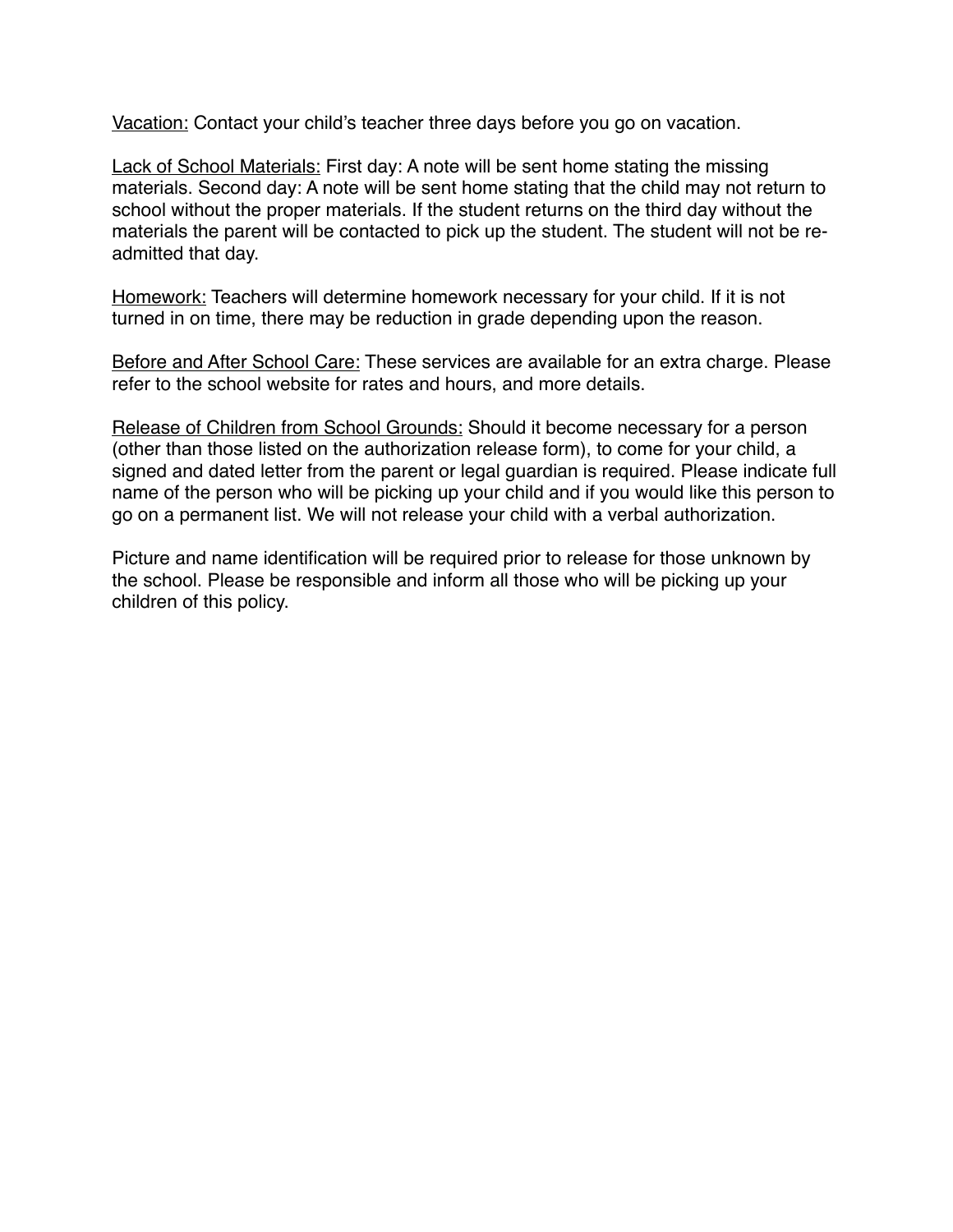# **The Lighthouse School Student Constitution**

In order to aid in the formation of Christian character and conscience necessary to preserve our liberty and heritage of self-government and civil government, this body of fundamental rules, principles and standards is established for the better ordering of the Lighthouse Church School.

## **Conduct on School Grounds and in the Classroom**

Speaking and Listening:

- 1. Raise your hand if you have a question or want to speak.
- 2. Look at the person with whom you are speaking.
- 3. No talking to others while you are doing work.
- 4. Speak courteously say "please", "thank you", and "excuse me".
- 5. Do not interrupt another person who is talking.
- 6. Always pay attention wherever you are.
- 7. Do not yell or scream while on the yard.
- 8. No cell phone or electronic listening devices during class or after school. They will be confiscated if seen or being used during school hours, before or after a parent must come in and pick up the confiscated device.

#### Deportment Rules:

- 1. Disrespect of any kind toward another student, teacher, helper, or any adult, or property will not be tolerated. Disrespect is treating others as though they are of no value, or unimportant. Generally it is rude and selfish behavior. Disrespect includes: talking back and rude remarks, flippancy, disregard for authority and indifference, murmuring or complaining under one's breath or complaining to another student.
- 2. Walk into and out of the rooms and buildings quietly. No running.
- 3. Be on time for class. Return promptly to class from recess and lunch breaks.
- 4. Always be prepared for class. Have proper supplies for class notebook, books, papers, and writing equipment. Have homework completed. Be on the correct page or assignment at the time it is given.
- 5. Non-essential belongings should be left at home. Inappropriate items or inappropriate use of personal belongings may result in confiscation requiring parental retrieval. this includes, but not limited to, remote control toys, electronic devices, cell phones, and toy guns of any kind. Skateboards must be stored at all times in the classroom until after school. Any weapons of any kind, including pocket knives, will be immediately confiscated and the child will be suspended. Trading and selling of any kind is not permitted on school grounds. It will be the parent's responsibility to pick up the child that day.

#### Deportment Rules on the Play Yard:

1. No throwing of balls or other objects at anyone else with the intention of hurting them.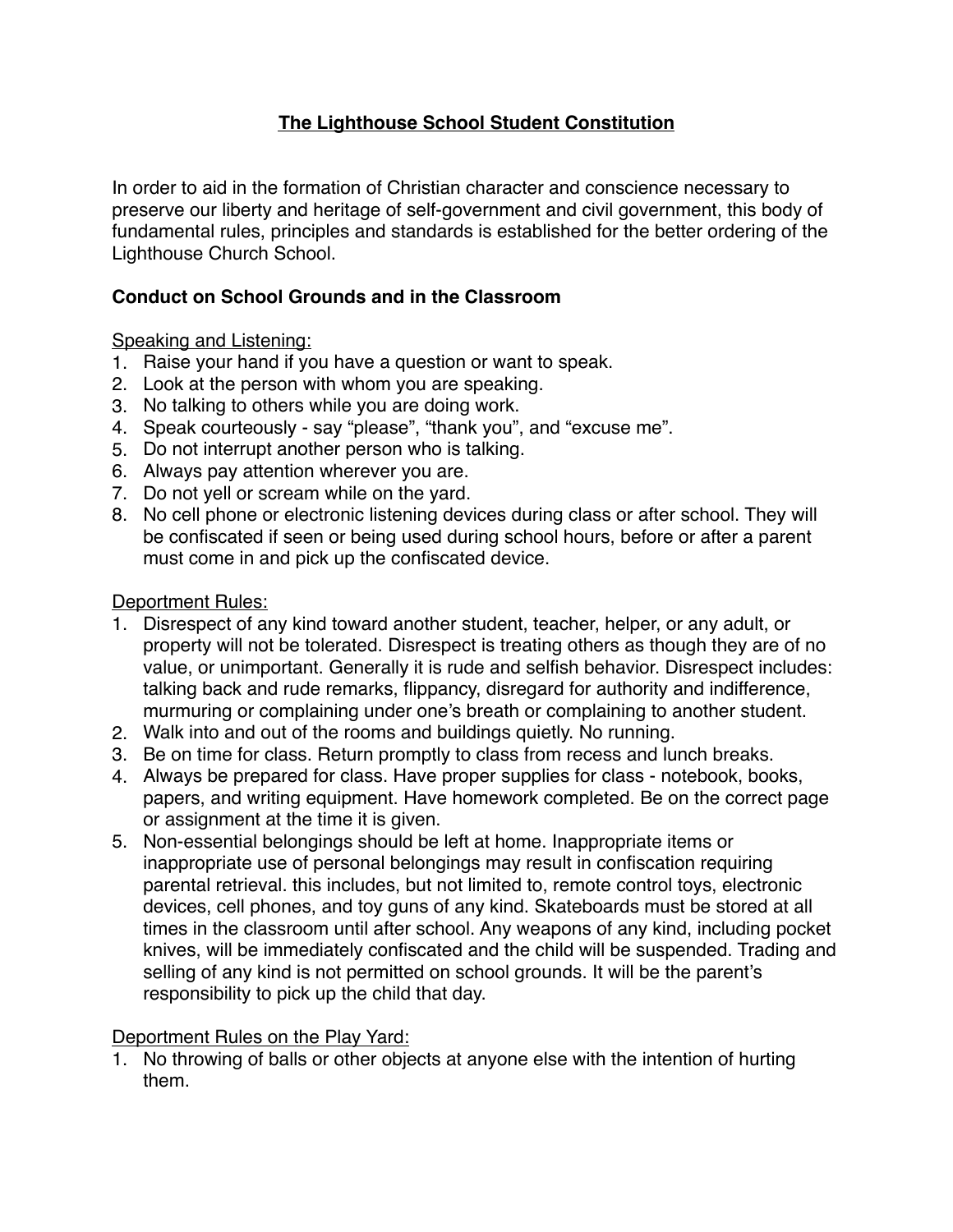- 2. No yelling on the yard. No profanity. No unkind words, including "stupid" or "shut up". Wait your turn. Include others in activities.
- 3. No sitting on church steps. No climbing on fences.
- 4. Walk down steps wherever you go.
- 5. No playing in the restrooms.
- 6. Stay seated while eating. No eating while playing. You may only eat in designated eating areas.
- 7. Throw all your trash away when finished eating. Secure all eating containers in lunch boxes and place your lunch box in the proper area. Follow teacher's instructions for any additional clean up needed before participating in activities.
- 8. Go to the restroom and get a drink before recess and lunch are over.
- 9. Line up as soon as the teacher says to. Do not continue to play.
- 10. No riding of skateboards or other wheeled devices on the school yard during school hours. No pushing or physical contact of any kind.
- 11. Try not to hit or kick the balls over the walls or fences. A teacher should be told immediately when a ball goes over the wall or fence and where it went out.
- 12. Any deliberate damage to school or church property by a student will result in reimbursement by the parent. The parent may be called to pick up the student the day that the damage occurs. Repeated offenses will result in probation and a conference with the principal.

## Lunch Area and Play Ground Rules:

- 1. Obey the Ten Commandments.
- 2. Honor God in everything you do, say, or think.
- 3. Follow all directions from a teacher, the first time given.
- 4. Keep your hands, feet, and objects to yourself.
- 5. Practice all school rules and procedures as stated in the Lighthouse School "Student Constitution".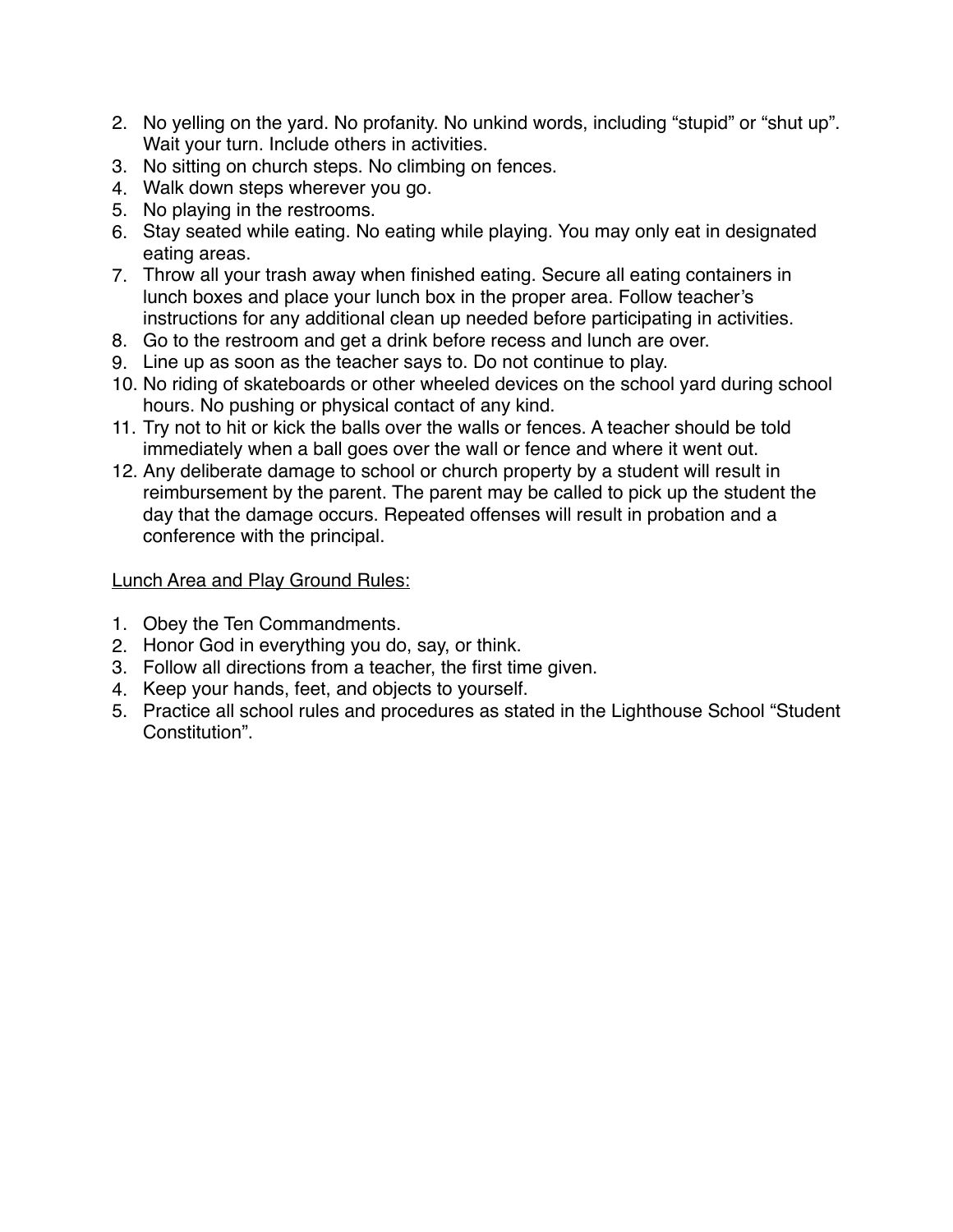# **School Standards for Individual Productivity**

Grades for each subject are based on tests. Homework, individual notebook, attendance, participation, class assignments, and character. To receive a diploma or grade promotion a student will need to complete and pass core subjects regardless of the students actual age.

# **Grading Scale**

| Grade K            |             |             | Grades 1-8 |             |
|--------------------|-------------|-------------|------------|-------------|
| 100-98             | $A+$        | $O+$        | 100-98     | $A+$        |
| 97-90              | A           | $\circ$     | 97-92      | $A+$        |
| 89-80              | B           | G           | 91-90      | $A -$       |
| 79-70              | $\mathsf C$ | $\mathbf S$ | 89-85      | $B+$        |
| 69-60              | D           | U           | 84-82      | $\sf B$     |
| $59-0$             | $\mathsf F$ | U           | 81-80      | <b>B-</b>   |
|                    |             |             | 79-75      | $C+$        |
| O - Outstanding    |             |             | 74-72      | $\mathsf C$ |
| G - Good           |             |             | 71-70      | $C -$       |
| S - Satisfactory   |             |             | 69-60      | D           |
| U - Unsatisfactory |             |             | $59-0$     | F           |

## **Student Probation**

If your child is placed on probation the following procedure must be followed:

- 1. You must set up a conference with the teacher, principal, and/or Pastor Rob Scribner if required. Recommendations for improvements will be given at the conference. There is the possibility that the student will be asked to repeat the prior grade.
- 2. If the effort grades and/or character grades have not improved and the parent is not demonstrating effort to help, then dismissal is possible. If we have the parent's full support then we will continue to work with the student.
- 3. If the parent does not contact the teacher for a conference, the student will not be able to remain in school.
- 4. The student is placed on probation when the word "probation" is marked on their report card or the administration/teacher tells the parents verbally and/or sends a written note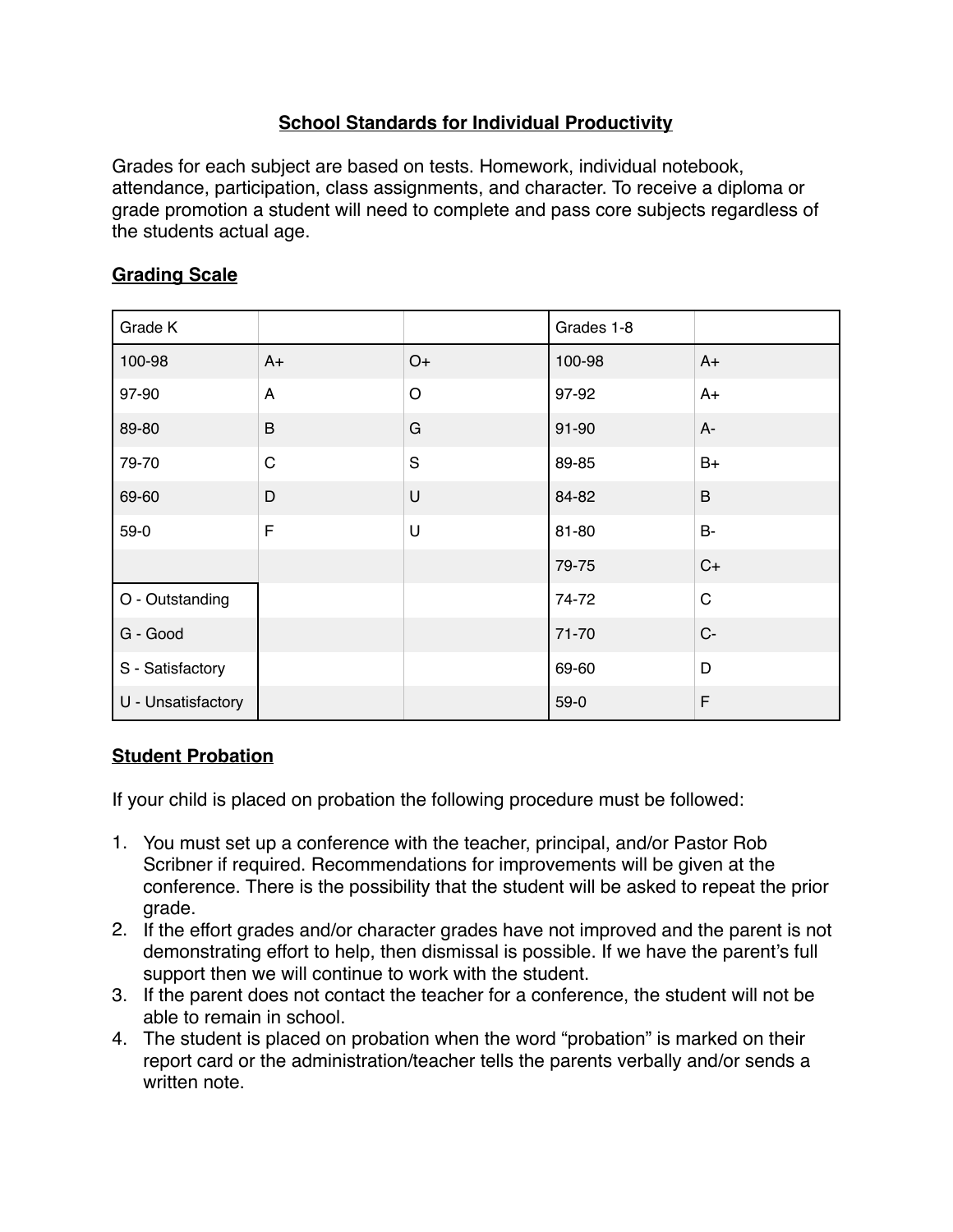#### **Student Work Ethics**

#### Late Work

Late work will be accepted due to excused absence only. It is the parent of the student's responsibility to make sure that make up work is given to the teacher. If absent, Work must be made up. Completion time for assignment will be determined by teacher.

#### Homework

Homework will be given according to grade level. Homework will be turned in the next day. Please check the homework section of your child's notebook daily. Listed will be the dates that assignments are due. Teachers may accept late homework but grade will be reduced at the teacher's discretion.

#### Notebook Standards

The notebook must have the specified amount of dividers. The notebook must have the specified type of paper. All work should be promptly corrected when necessary. Papers must be filed in correct sections. Papers must be labeled correctly with proper heading, as instructed by the teacher.

#### **Neatness**

No loose paper in the notebook. All three holes of the paper must be secured. Hole reinforcements may be used. Hand written assignments must be neat. If it is not neat, the teacher may as the student to recopy the assignment. No doodling on papers, notebooks, books, desks, or school property. Books must be handled with care so remain in good condition. All trash must be thrown in the trashcan. Articles of clothing must be hung up properly or secured. Keep all desks and workspaces free of unnecessary clutter.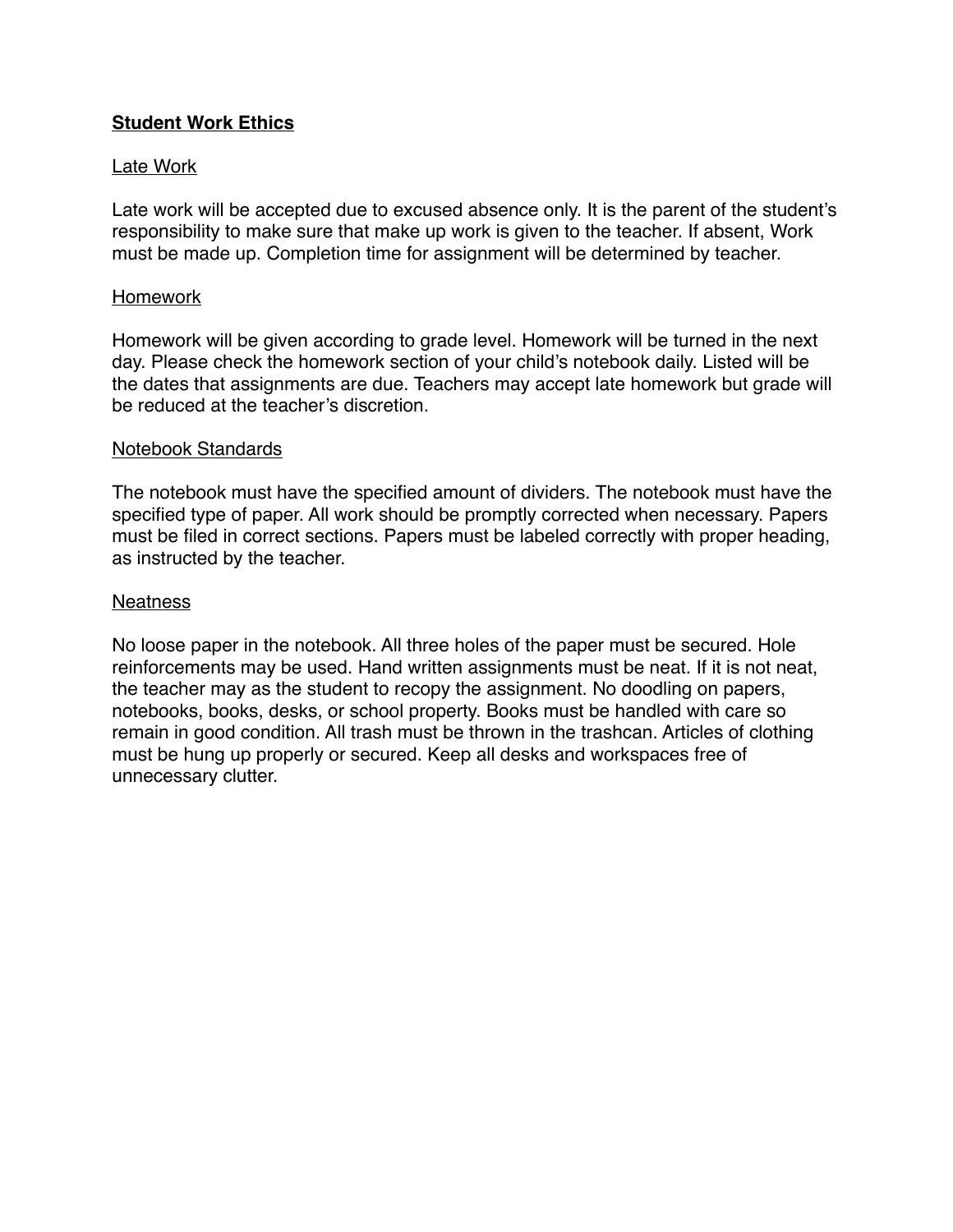## **Uniform Dress Standards**

#### Jackets & Sweatshirts

Jackets can be worn outdoors or any other uniform outerwear. White or navy blue long sleeve shirts or uniform white or navy blue sweatshirts may be worn in class.

#### Shoes

Shoes should be appropriate and comfortable for walking or running. No sandals or open toed shoes of any kind. Rain boots or high heels are not permitted. Shoes should be a neutral or uniform color (white, blue, brown, black) and closed toe. Socks, leggings, and tights must be white or navy blue.

#### Boys

All hair should be clean, brushed, combed, and out of the eyes. Boy's hair should be trimmed above the collar. Any hair cut that is unusual or could be considered questionable must be approved by the principal and/or Pastor Rob Scribner prior to cutting. No earrings. No body piercings. Boy's hair should not be any color that is not their own natural color. Nails should be clean and trimmed. Shirts are to be tucked in at all times.

## Girls

Girl's nails and hair should be clean. Hair should be brushed and out of the eyes. Girl's hair should not be any color that is not their own natural color. No excessive jewelry. No body piercings except for stud earrings. No dangling or hanging earrings. No more than one earring per ear. No nail polish or makeup. Shirts are to be tucked in at all times.

#### Violation

Violation of any of the above standards will require a parent to come pick up their child, or make proper corrections to the violation in question. Repeated violations could result in probation, suspension, or expulsion.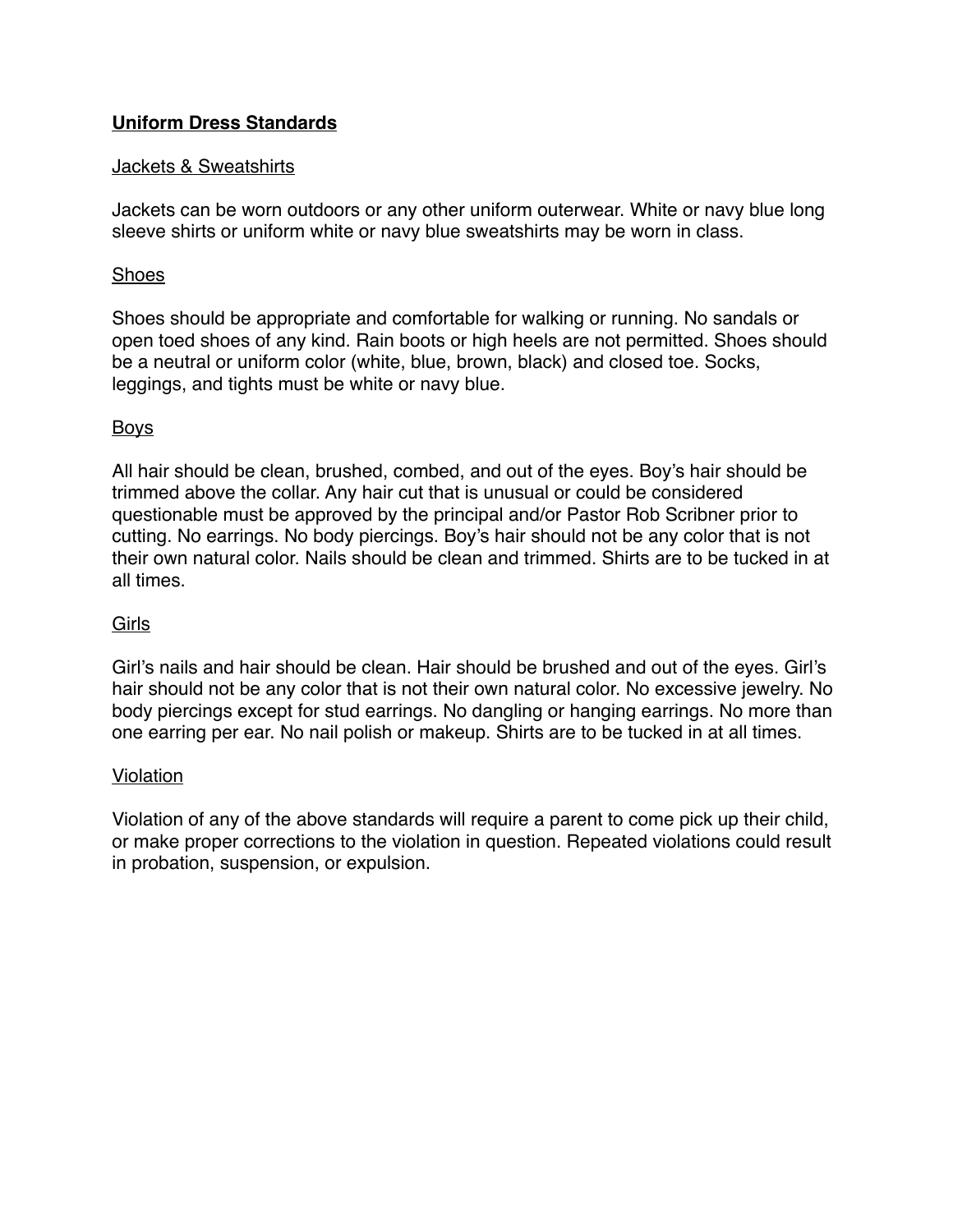## **School Supplies**

#### School Books

The school uses the New International Version of the Bible. American Heritage or Webster's standard dictionary is required for regular use. Standard text books will be ordered for each class at the beginning of the school year. Any additional books will be assigned by the student's teacher.

#### **Materials**

The following standard materials are to be provided by parents. It also the parent's responsibility to see that the student continuously has the proper supplies and does not run out. It is required that each student uses some kind of book bag or backpack and container for writing utensils. All supplies should be labeled with your child's name or initials so that they are easy to identify.

Bible NIV American Heritage or Webster's Dictionary **Thesaurus** 1.5 inch, three ring, loose leaf notebook binder Notebook dividers Pencils Pens Erasers 12 inch ruler Glue stick **Scissors** Colored pencils

#### Notebook Labels:

- Parents
- Homework
- Bible
- Geography (not for K & 6)
- Grammar (not for K)
- History
- Literature
- Math
- Penmanship (not for 6, 7 & 8)
- Art (not for 6)
- Science
- Spelling
- Written Composition (not for K)
- Letters and Sounds 9 (for K only)
- Reading Comprehension (6 only)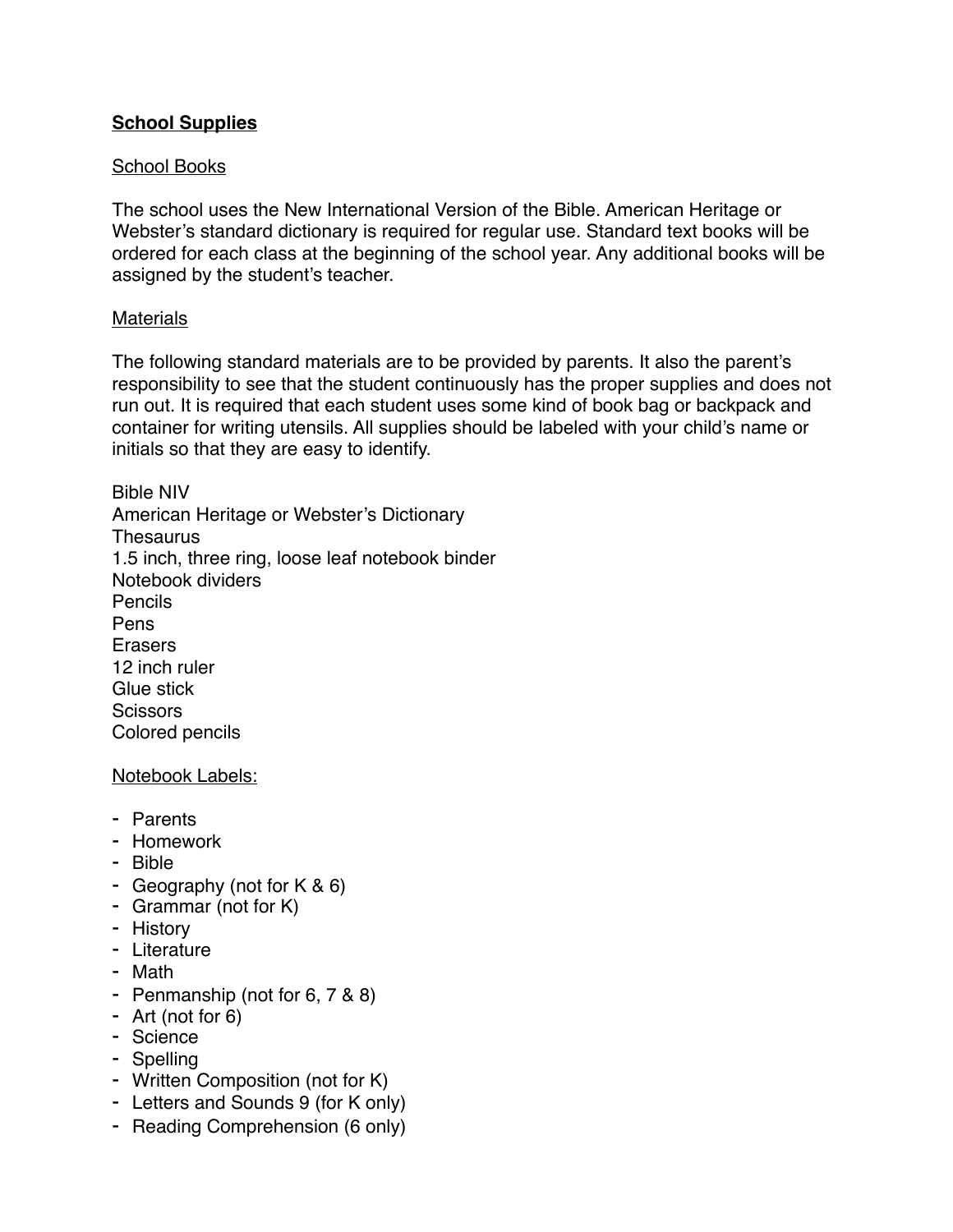# **Statement of Doctrine**

- We believe the Bible to be the inspired, the only infallible, authoritative word of God.
- We believe that there is one God, eternally existent in three persons: Father, Son, and Holy Spirit.
- We believe in the deity of our Lord Jesus Christ, in His virgin birth, in His sinless life, in His miracles, in His vicarious and atoning death through His shed blood, in His bodily resurrection, in His resurrection,in His ascension to the right hand of the father and in His personal return in power and glory.
- We believe that for salvation of lost and sinful people, regeneration by the Holy Spirit is absolutely necessary.
- We believe in the present ministry of the Holy Spirit by whose indwelling the Christian is enabled to live a Godly life.
- We believe in the resurrection of both the saved and the lost; they that are saved unto the resurrection of life and they that are lost unto the resurrection of damnation.
- We believe that heaven and hell are definite places.
- We believe in the spiritual unity of believers in our Lord Jesus Christ.

#### **Notice of Non-Discriminatory Policy as to Students**

The Lighthouse Church School, 1220 20th Street in Santa Monica admits students of any race, color, national and ethnic origin to all the rights, privileges, programs, and activities generally accorded or made available to students at the school.

It does not discriminate on the basis of race, color, national and ethnic origin in administration of its educational policies, admissions policies, financial aid, athletic, and other school administered programs.